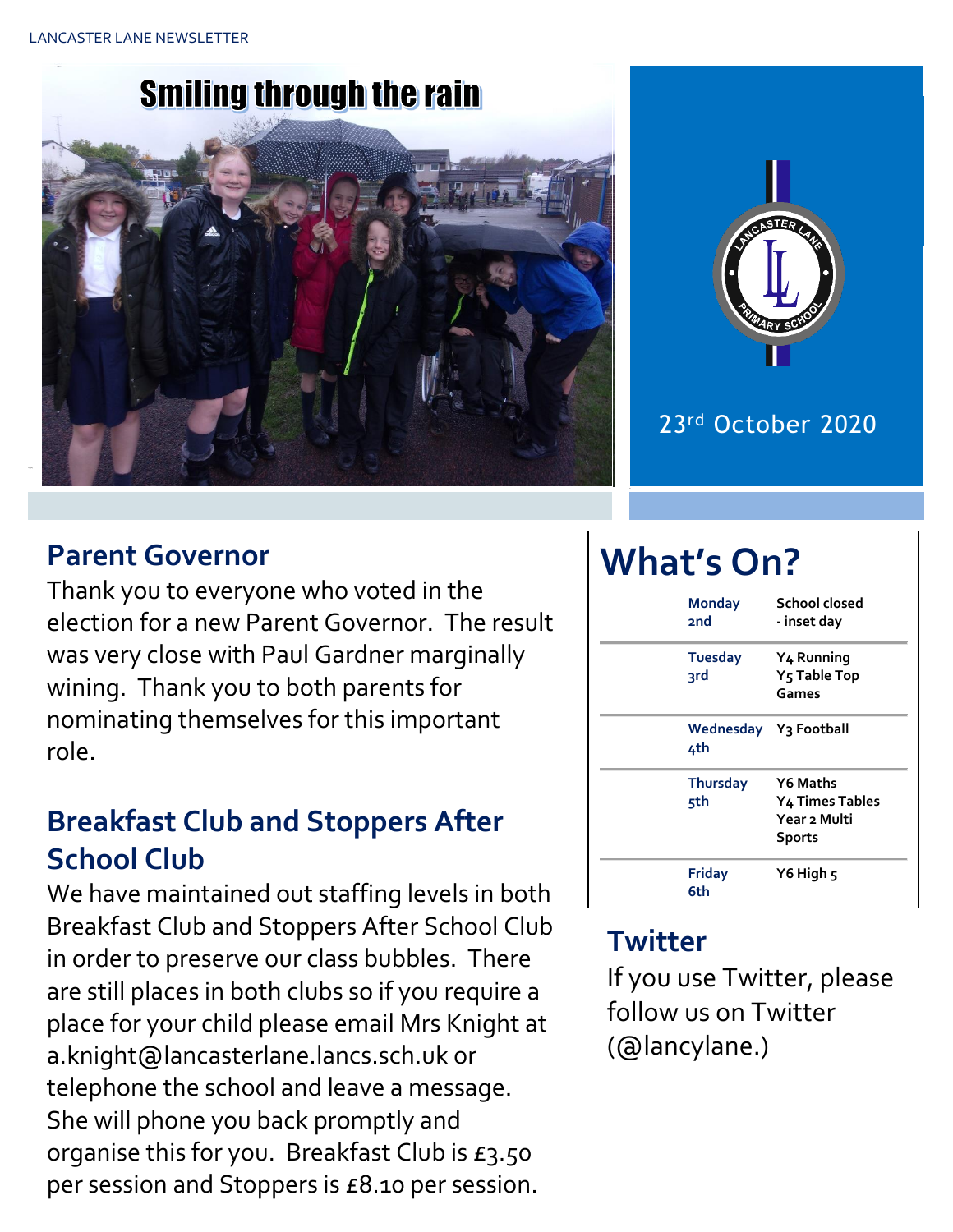#### **Covid 19 Risk Assessment**

**Changes To Our Risk Assessment -** No changes this week.

#### **Half Term**

As we come to the end of a very busy and rather unusual half term, it is important to say a huge thank you to everyone involved in school for making the return after lockdown as smooth as it could possibly be. The children have been amazing and have adapted to staying within their bubbles and following the Covid-19 rules around school really well. The staff, without exception, have worked tirelessly to ensure that the children are safe and happy in school and it has been truly lovely to see and hear so many wonderful things happening each day. The parents have also been amazing in their support and understanding for which all the staff are extremely grateful. Behind the scenes, the governors have worked tirelessly to support me as we continue to navigate our way through these difficult and seemingly never-ending times. I'd like to say a genuine and heartfelt thank you to each and every one of you. Remember, we cannot direct the wind but we can adjust the sails.

### **Non Uniform Day for the Winning Team**

Congratulations to the Robins who won most team points this half term and have been able to come into school today in non school uniform.